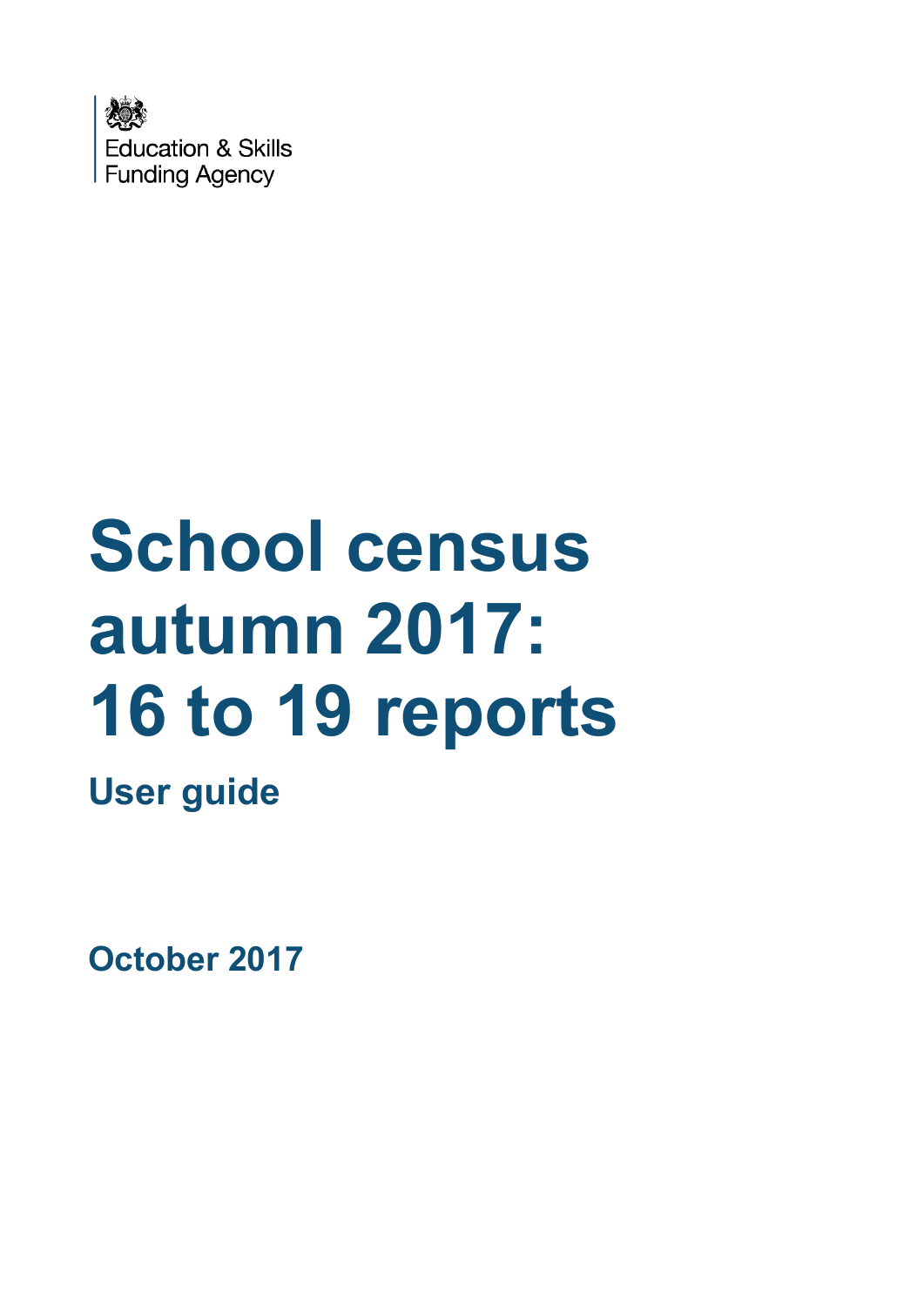# **Contents**

| Introduction                                                           | 3              |
|------------------------------------------------------------------------|----------------|
| 16 to 19 funded student summary report                                 | $\overline{4}$ |
| 16 to 19 student detail report                                         | 6              |
| 16 to 19 maths and English GCSE status by student                      | 9              |
| My reports are giving me results I wasn't expecting, what should I do? | 12             |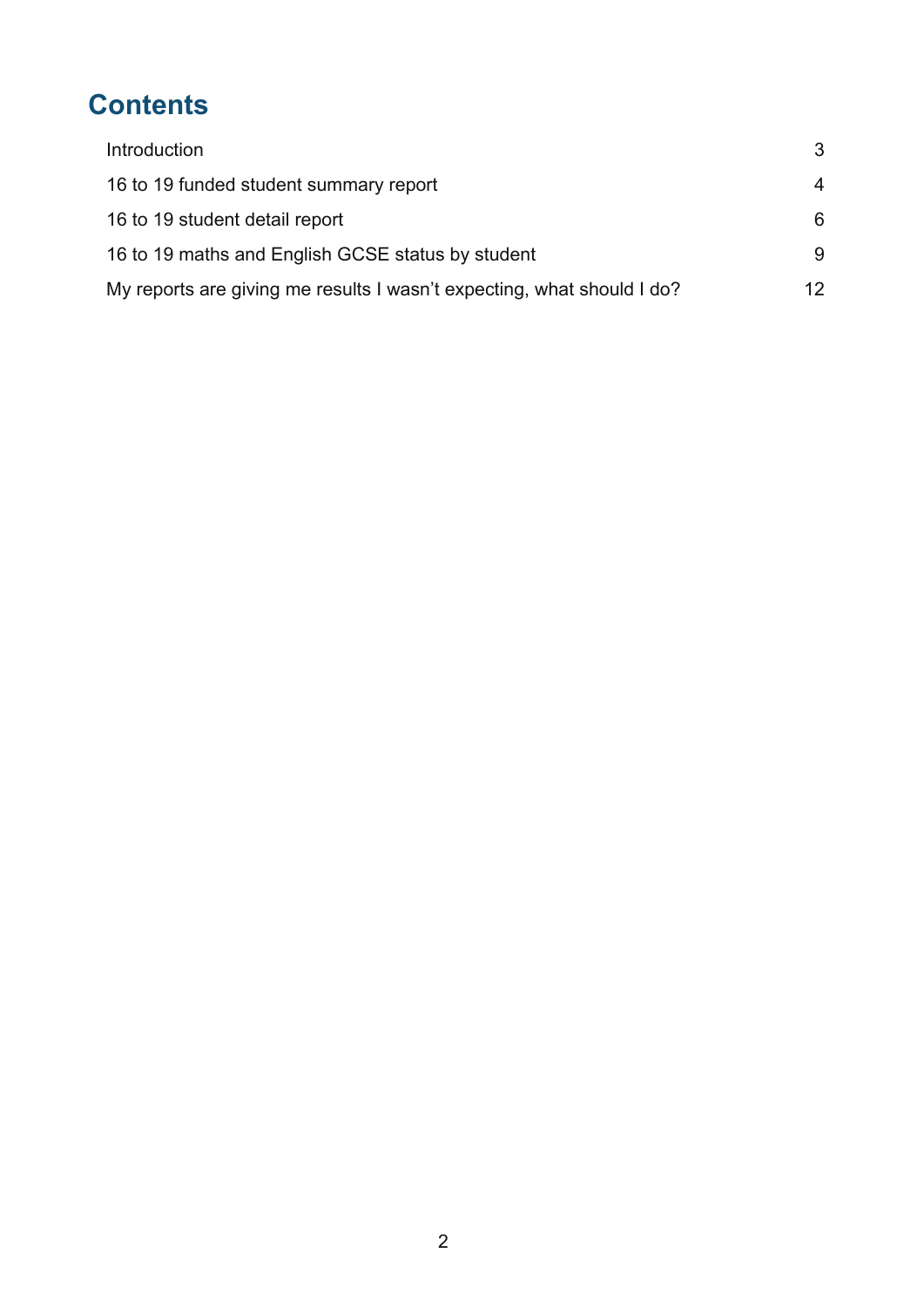## <span id="page-2-0"></span>**Introduction**

1. This document gives information about the 16 to 19 school census reports in COLLECT.

2. We have developed the reports to help institutions quality assure their data and make more accurate census returns. Post-16 funding allocations are based on census data from individual institutions, so returning accurate data is a key factor in ensuring that you receive the right allocation.

3. The reports are based on the data submitted in your autumn census, and are provided to aid you in data sense checking, validation and quality assurance. We have worked hard to ensure these reports reflect the 16 to 19 funding methodology as closely as possible. However, the categories and values shown in the reports are indicative and will not necessarily directly match those in your 16 to 19 allocation.

4. Please also note that we have taken some data from the autumn 2016 census – elements of the previous academic year (2016/17) reports need this information. Therefore any incorrect, missing or inconsistent data between the autumn 2016 and autumn 2017 census returns is likely to return the wrong results for affected students.

5. If you are unfamiliar with the 16 to 19 funding methodology, further guidance is available online.

- 5.1. The [school census post-16 interactive tool](https://www.gov.uk/government/publications/interactive-post-16-school-census-tool)<sup>[1](#page-2-1)</sup> is designed to help schools and academies understand how school census data is used to calculate post-16 funding, and explain common errors and how they affect the level of funding.
- 5.2. The ['Funding rates and formula'](https://www.gov.uk/government/publications/funding-rates-and-formula)[2](#page-2-2) guidance sets out the funding rates and formula that are used in calculating post-16 funding allocations.
- 5.3. The ['Funding regulations'](https://www.gov.uk/government/publications/advice-funding-regulations-for-post-16-provision)[3](#page-2-3) guidance sets out the rules for funded post-16 provision, including the funding principles, student eligibility for funding, and study programme hours.
- 5.4. We have also published:

<span id="page-2-1"></span><sup>&</sup>lt;sup>1</sup> 'Post-16 school census interactive tool', Education Funding Agency, July 2016: [www.gov.uk/government/publications/interactive-post-16-school-census-tool](https://www.gov.uk/government/publications/interactive-post-16-school-census-tool)

<span id="page-2-2"></span> $2$  'Funding guidance for young people academic year 2017 to 18: funding rates and formula': [www.gov.uk/government/publications/funding-rates-and-formula](https://www.gov.uk/government/publications/funding-rates-and-formula)

<span id="page-2-3"></span><sup>3</sup> 'Funding guidance for young people 2017 to 2018: funding regulations': [www.gov.uk/government/publications/advice-funding-regulations-for-post-16-provision](https://www.gov.uk/government/publications/advice-funding-regulations-for-post-16-provision)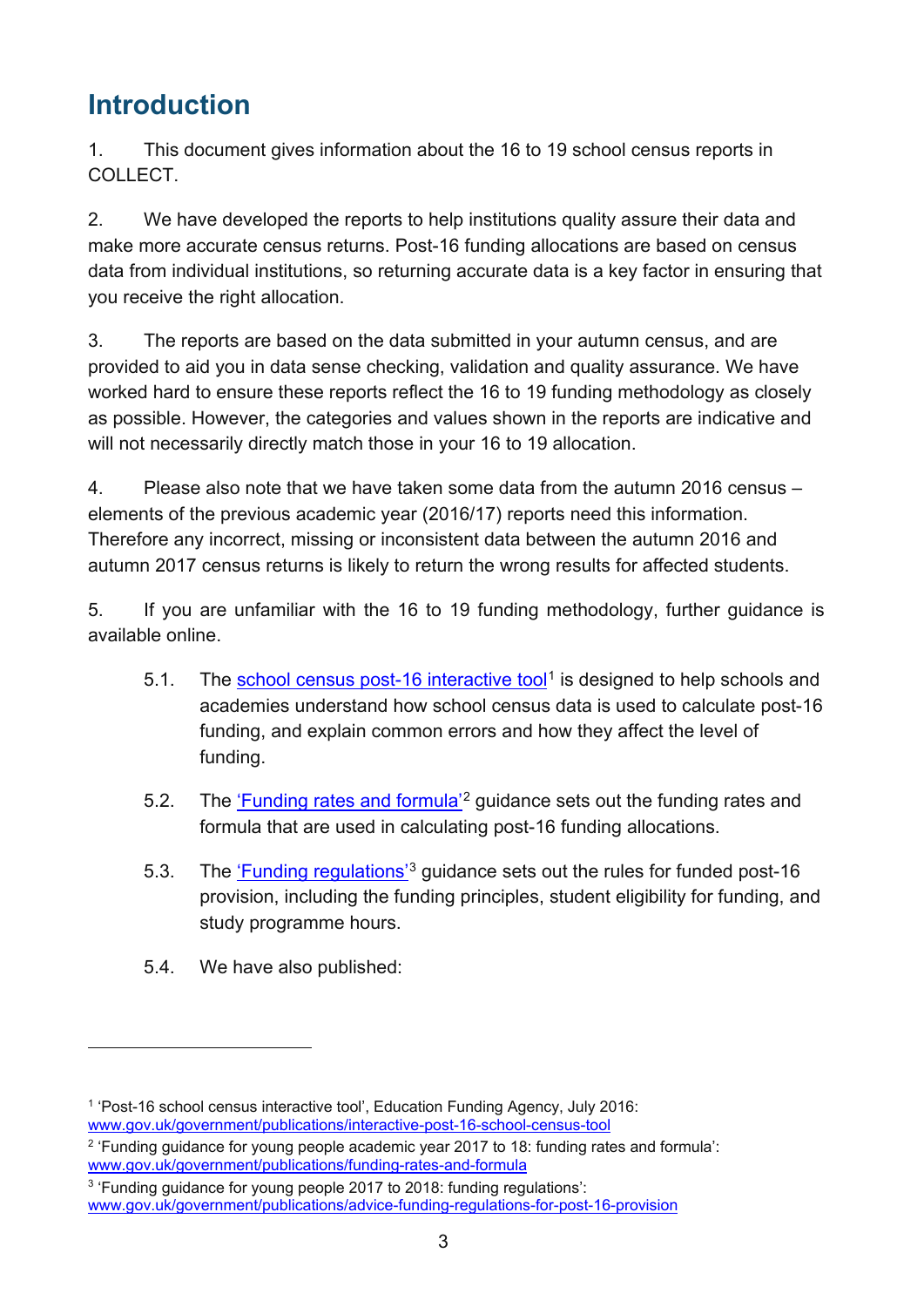- detailed information on the **condition of funding**,<sup>[4](#page-3-1)</sup>
- detailed information on **planned hours**,<sup>[5](#page-3-2)</sup>
- detailed information on **core aims**.<sup>[6](#page-3-3)</sup>

6. Detailed guidance on returning the school census is available in the ['School](https://www.gov.uk/government/publications/school-census-2017-to-2018-guide-for-schools-and-las)  [census guide 2017 to 2018'.](https://www.gov.uk/government/publications/school-census-2017-to-2018-guide-for-schools-and-las) [7](#page-3-4)

#### <span id="page-3-0"></span>**16 to 19 funded student summary report**

 $\overline{a}$ 

7. The 16 to 19 funded student summary report shows the number of students who are eligible for 16 to 19 funding, according to the data returned in the census. The students are grouped according to their funding line type and their funding band.

- 8. The report only shows students who meet the following criteria.
	- 8.1. **Students whose enrolment status is current (C) or main (M)**. Students you record with dual subsidiary status (S) will be funded through other institutions' allocations. Students with guest status (G) will be excluded from the census return, and are not counted as funded students.
	- 8.2. **Students who have stayed on their study programmes long enough to count as valid starts**. [8](#page-3-5) Worked examples and additional information are available in the [school census post-16 interactive guide](https://www.gov.uk/government/publications/interactive-post-16-school-census-tool) ('Student Numbers' and 'SN Examples' sections).
	- 8.3. **Students who are recorded in national curriculum years 12, 13, or 14 in the relevant academic year**. The ESFA does not expect to fund students in other national curriculum years through post-16 funding.
	- 8.4. **Students who have learning aims in the relevant academic year**. For example, a student with a set of learning aims where at least one has a planned end date and/or actual end date after 1 August 2017 will be included in the 2017/18 reports. If at least one learning aim has a start date

<span id="page-3-1"></span><sup>4</sup> '16 to 19 funding: maths and English condition of funding': [www.gov.uk/guidance/16-to-19-funding-maths](https://www.gov.uk/guidance/16-to-19-funding-maths-and-english-condition-of-funding)[and-english-condition-of-funding.](https://www.gov.uk/guidance/16-to-19-funding-maths-and-english-condition-of-funding)

<span id="page-3-2"></span><sup>5</sup> '16 to 19 funding: planned hours in study programmes': [www.gov.uk/guidance/16-to-19-funding-planned](https://www.gov.uk/guidance/16-to-19-funding-planned-hours-in-study-programmes)[hours-in-study-programmes.](https://www.gov.uk/guidance/16-to-19-funding-planned-hours-in-study-programmes)

<span id="page-3-3"></span><sup>&</sup>lt;sup>6</sup> '16 to 19 funding: core aims in study programmes': www.gov.uk/quidance/16-to-19-funding-core-aims-in[study-programmes.](https://www.gov.uk/guidance/16-to-19-funding-core-aims-in-study-programmes)

<span id="page-3-4"></span><sup>7</sup> 'School census guide 2017 to 2018': [www.gov.uk/government/publications/school-census-2017-to-2018](https://www.gov.uk/government/publications/school-census-2017-to-2018-guide-for-schools-and-las) [guide-for-schools-and-las.](https://www.gov.uk/government/publications/school-census-2017-to-2018-guide-for-schools-and-las)

<span id="page-3-5"></span><sup>&</sup>lt;sup>8</sup> Students have to stay on their programmes for a certain amount of time before they qualify for funding. This is known as being counted as a 'start'. Further information is available in the ['Funding rates and](https://www.gov.uk/government/publications/funding-rates-and-formula)  [formula'](https://www.gov.uk/government/publications/funding-rates-and-formula) guidance 2017/18, section 'Definition of a start', paragraphs 31 to 34.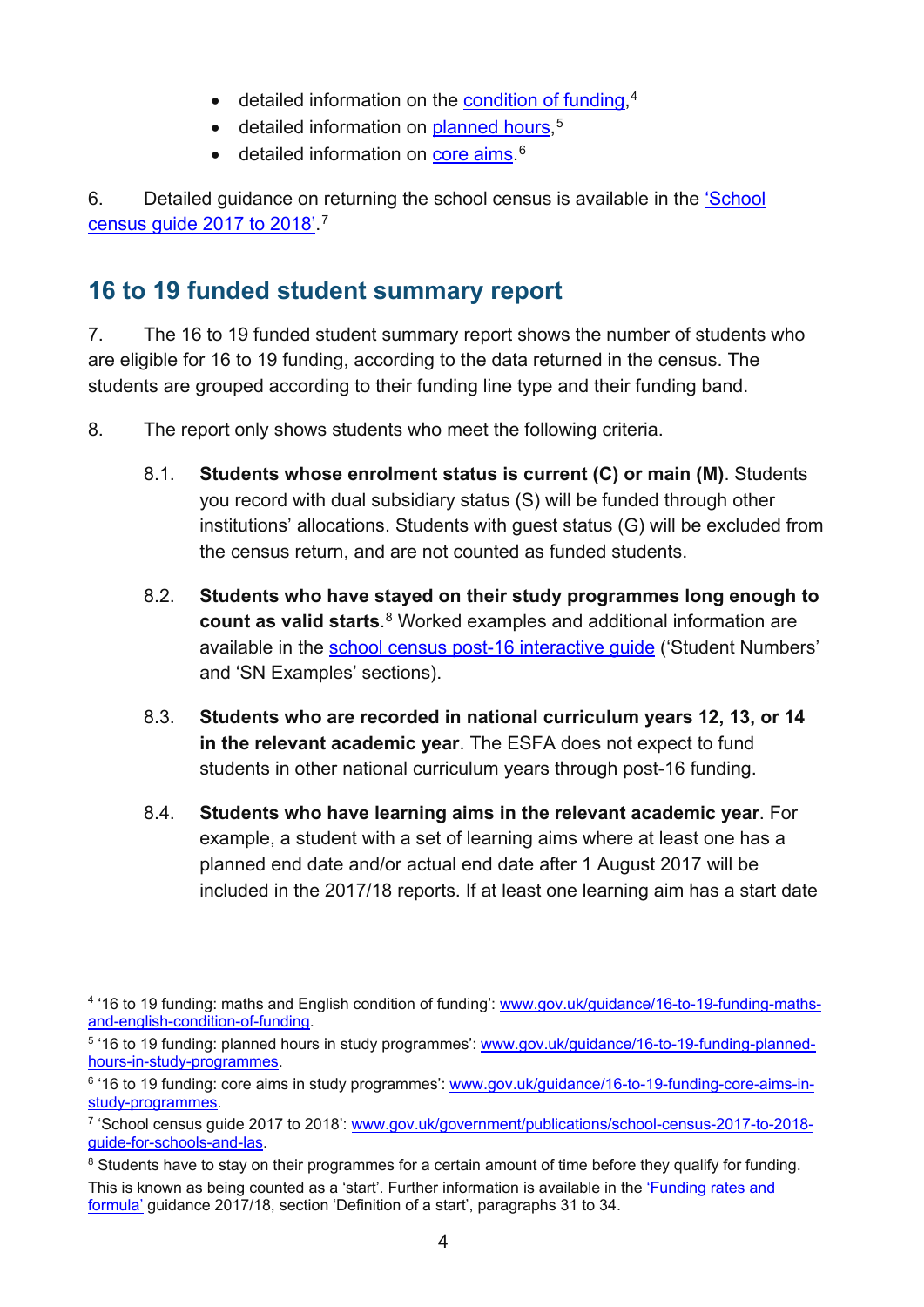before 1 August 2017, then that student will also be included in the 2016/17 report.

9. The report gives the number of students by funding line type. This allows institutions to make sure that students are correctly recorded in the census with regard to their age and special educational needs (SEN) provision.

- 9.1. **16 to 19 students (including high needs students)**. All 16 to 19 students are included in this funding line type, regardless of their SEN provision indicator.
- 9.2. **19 to 24 students with an EHC Plan**. The ESFA has a statutory duty to fund students who are 19 to 24 years old, and who have an Education, Health and Care (EHC) Plan. Please note that 19 to 24 year old students not recorded as having an EHC Plan will be placed in the '19+ continuing students' funding line.
- 9.3. **19+ continuing students (excluding students with an EHC Plan)**. The 16 to 19 methodology funds students who are 19 and over when they are continuing on a study programme that they started when they were 18 or younger.[9](#page-4-0) This category includes any 19 to 24 year old students not recorded as having an EHC Plan.

10. The report also splits students by funding band, within funding line types. This allows institutions to make sure that the student's planned hours are correctly recorded in the census. Funding band is determined by the total of planned learning hours and planned employability, enrichment and pastoral (EEP) hours.

11. The report uses the following fields from your census return.

- Planned learning hours.
- Planned employability, enrichment and pastoral hours.
- Enrolment status.
- Learning start date.
- Learning planned end date.
- Learning actual end date.
- Pupil date of birth.
- SEN provision.

 $\overline{a}$ 

• Top up funding indicator.

<span id="page-4-0"></span><sup>&</sup>lt;sup>9</sup> The age definition is set out in the ['Funding regulations' guidance for 2016/17,](https://www.gov.uk/government/publications/advice-funding-regulations-for-post-16-provision) section 'Age', paragraph 38. A student's age on 31 August is used. For example, a student who is 18 on 31 August 2015 will be considered to be 18 for the whole of 2016/17, even if they turn 19 during the course of the year.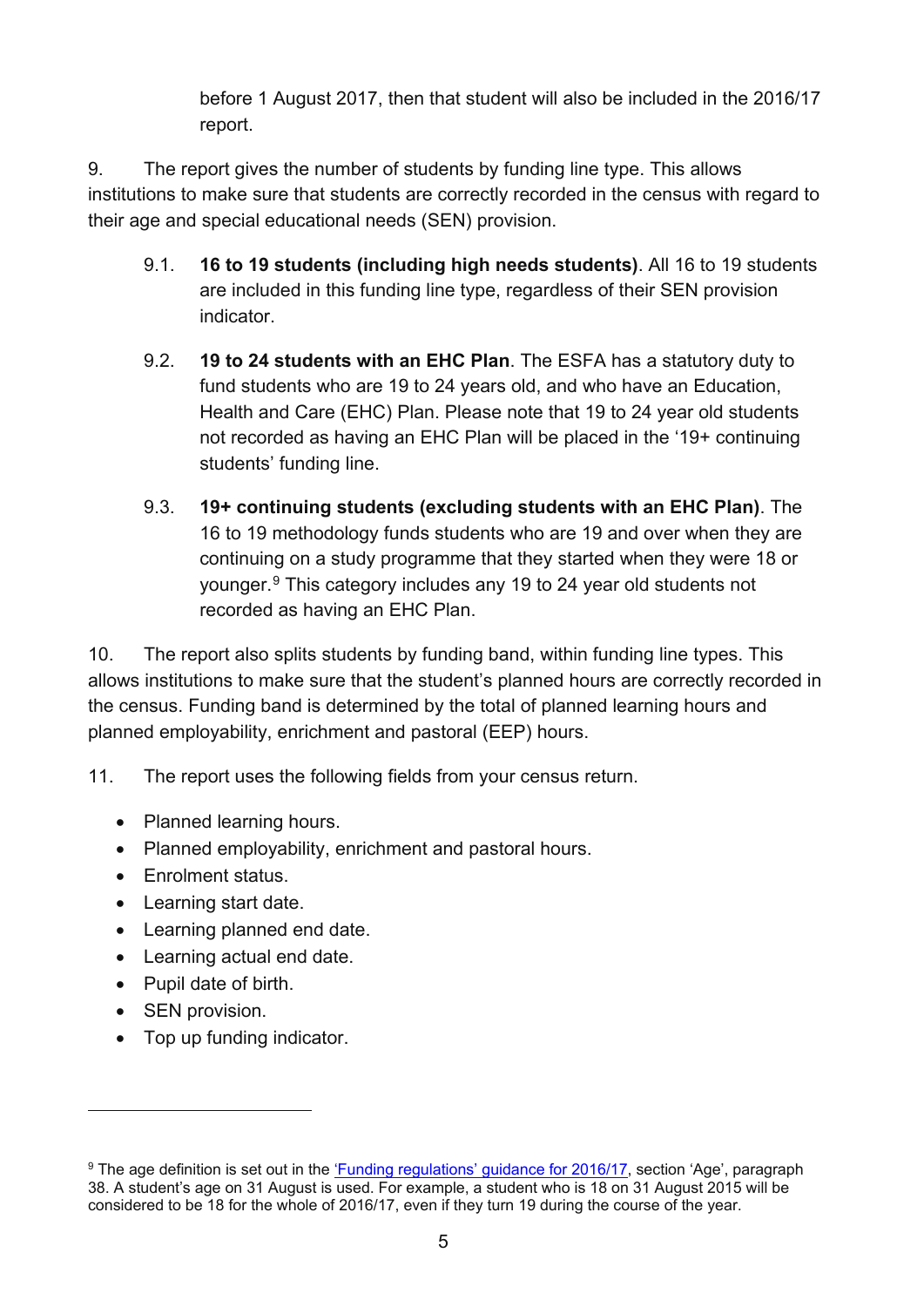• Actual national curriculum year.

### <span id="page-5-0"></span>**16 to 19 student detail report**

12. The 16 to 19 student detail report shows all students who are recorded in the census with basic post 16 eligibility, regardless of whether they qualify as a start (and therefore for 16 to 19 funding) or not. This is different to the 16 to 19 funded student summary report, which only shows students who are valid starts.

13. However, the report does use the same other criteria as the 16 to 19 funded student summary report. It only shows students who meet the following criteria.

- 13.1. Students whose enrolment status is current (C) or main (M).
- 13.2. Students who are recorded in national curriculum years 12, 13, or 14 in the relevant academic year.
- 13.3. Students who have learning aims in the relevant academic year.

14. Information for each student is shown, and they are grouped according to their funding line type.

15. The report shows the following fields.

- 15.1. Unique pupil number (UPN).
- 15.2. Surname.
- 15.3. Forename.
- 15.4. Date of birth.
- 15.5. Planned learning hours.
- 15.6. Planned employability, enrichment and pastoral hours.
- 15.7. Total planned hours: planned learning hours plus planned employability, enrichment and pastoral hours.
- 15.8. Funding band: determined by the total planned hours.
- 15.9. Qualifies for funding: students who qualify for funding are shown with the status of '1'. Students who do not qualify are shown with the status of '0'. To qualify for funding, students have to stay on their programmes for a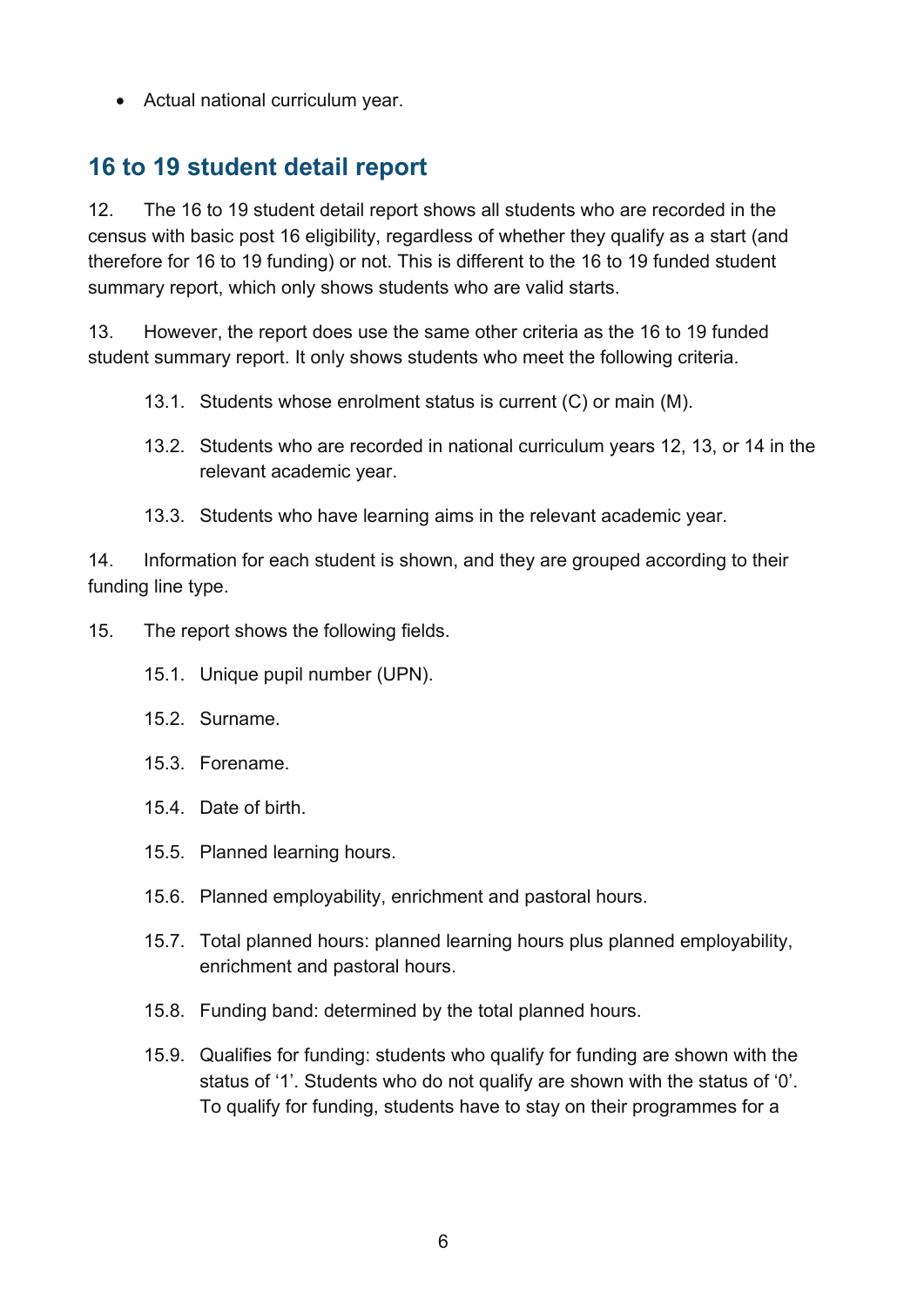certain amount of time before they qualify for funding. This is known as being counted as a 'start'.[10](#page-6-0)

16. For this year's report, we have added some fields to give you more information about students' indicative funding.

- 16.1. National curriculum year. We only include students in the reports when they are in years 12, 13, and 14. As the autumn census records a single national curriculum year we have to derive the prior year value of this field for students on roll in both academic years.
- 16.2. Disadvantage block 1. This funding accounts for the additional costs of engaging, recruiting, and retaining young people from economically disadvantaged backgrounds. We give extra funding to students who live in the 27% most deprived areas of the country, as indicated by their home postcode. The funding uplift depends on the level of deprivation. This field shows you the disadvantage uplift each student generates based on their home postcode.
- 16.3. Instances of disadvantage block 2. This funding accounts for the additional costs incurred for teaching and supporting students who have low prior attainment. We use achievement of maths and English GCSEs as a proxy for low attainment. Each instance of a student not having achieved a maths or English GCSE at grade C or above is counted. This means that a student who does not have either GCSE will be counted twice for the block 2 uplift. This information is derived from the values you have returned in the English and maths prior attainment year group fields.
- 16.4. Programme type. There are two types of programme: academic and vocational. A programme with a core aim is vocational; a programme with no core aim is academic. If you believe a student has an incorrect programme type in this field you should review the recording of your core aims and learning aim status.
- 16.5. Programme cost weighting. We use programme weightings to recognise that some programmes are more costly to deliver than others. Vocational programmes may have additional funding, depending on the subject of their core aim (as indicated by the sector subject area<sup>[11](#page-6-1)</sup>). Academic programmes are all weighted at 1, and receive no additional funding. This field shows

<span id="page-6-0"></span><sup>&</sup>lt;sup>10</sup> Students have to stay on their programmes for a certain amount of time before they qualify for funding. This is known as being counted as a 'start'. Further information is available in the ['Funding rates and](https://www.gov.uk/government/publications/funding-rates-and-formula)  [formula'](https://www.gov.uk/government/publications/funding-rates-and-formula) guidance 2017/18, section 'Definition of a start', paragraphs 31 to 34.

<span id="page-6-1"></span><sup>11</sup> You can look up the sector subject area (SSA) for a qualification on the Learning Aim Reference Service (LARS): [hub.fasst.org.uk/Learning%20Aims/Pages/default.aspx.](https://hub.fasst.org.uk/Learning%20Aims/Pages/default.aspx)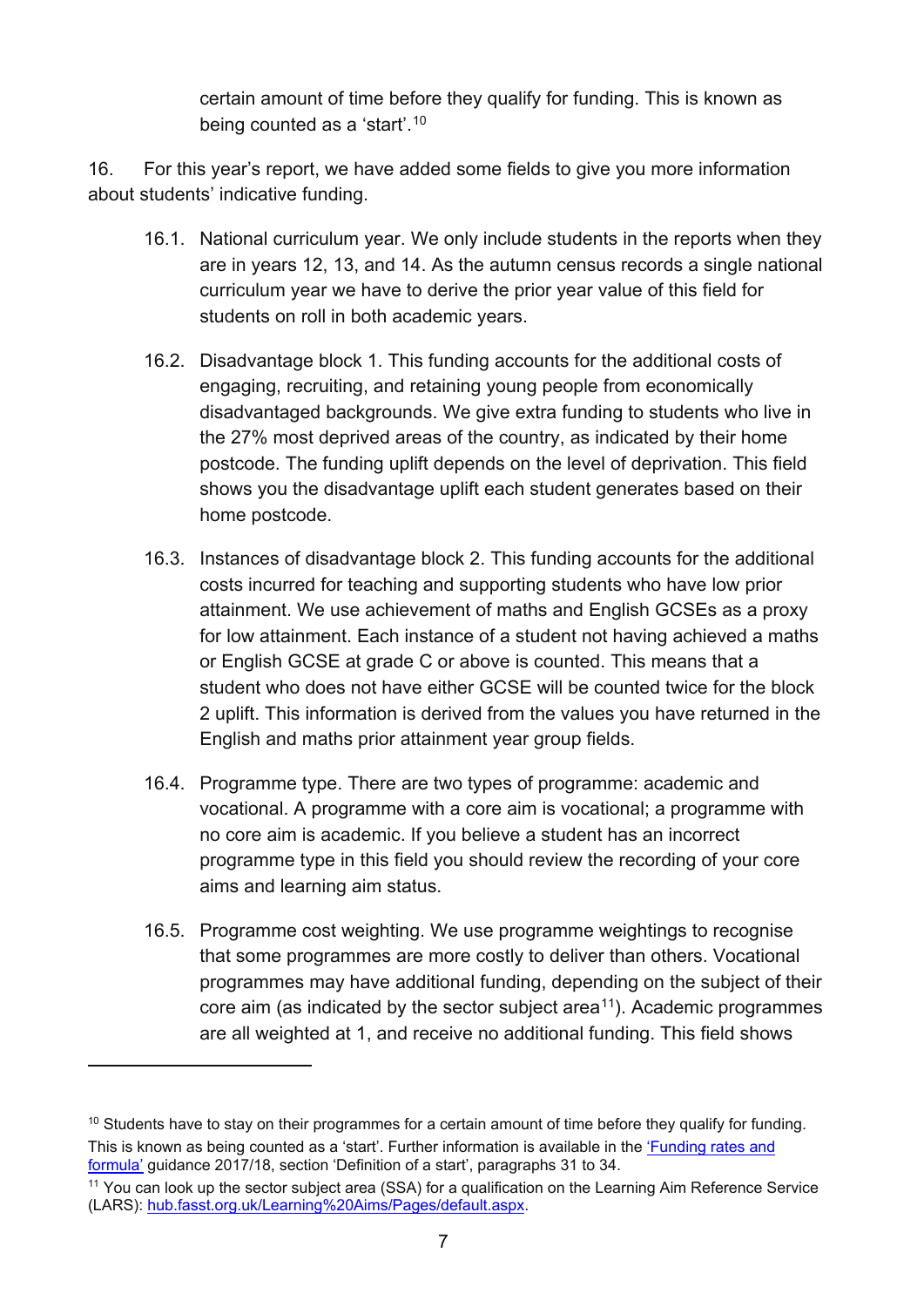you the programme cost weighting uplift attracted by your students undertaking vocational study programmes.

- 16.6. Retention. This measures whether a student has finished their programme. If you have students who are not retained, whom you expected to be retained, the most likely cause is that you have recorded a core aim for an academic programme, and that the student does not have a vocational core aim.
	- 16.6.1 For academic programmes, the student is retained when they are still studying for or have finished any one of the academic aims in their programme.
	- 16.6.2 For vocational programmes, the student is retained when they are still studying for or have finished their core aim.

17. More information on these funding elements is in the *Funding rates and formula'* guidance.[12](#page-7-0)

- 18. The report uses the following fields from your census return.
	- Unique pupil number (UPN).
	- Pupil surname.
	- Pupil forename.
	- Pupil date of birth.
	- Planned learning hours.
	- Planned employability, enrichment and pastoral hours.
	- SEN provision.
	- Top up funding indicator.
	- Actual national curriculum year.
	- National curriculum year leaving.
	- Pupil enrolment status.
	- Qualification number.
	- Learning aim start date.
	- Learning aim planned end date.
	- Learning aim actual end date.
	- Learning aim status.
	- Core aim.
	- Postcode.

<span id="page-7-0"></span><sup>&</sup>lt;sup>12</sup> 'Funding guidance for young people academic year 2017 to 18: funding rates and formula': [www.gov.uk/government/publications/funding-rates-and-formula](https://www.gov.uk/government/publications/funding-rates-and-formula)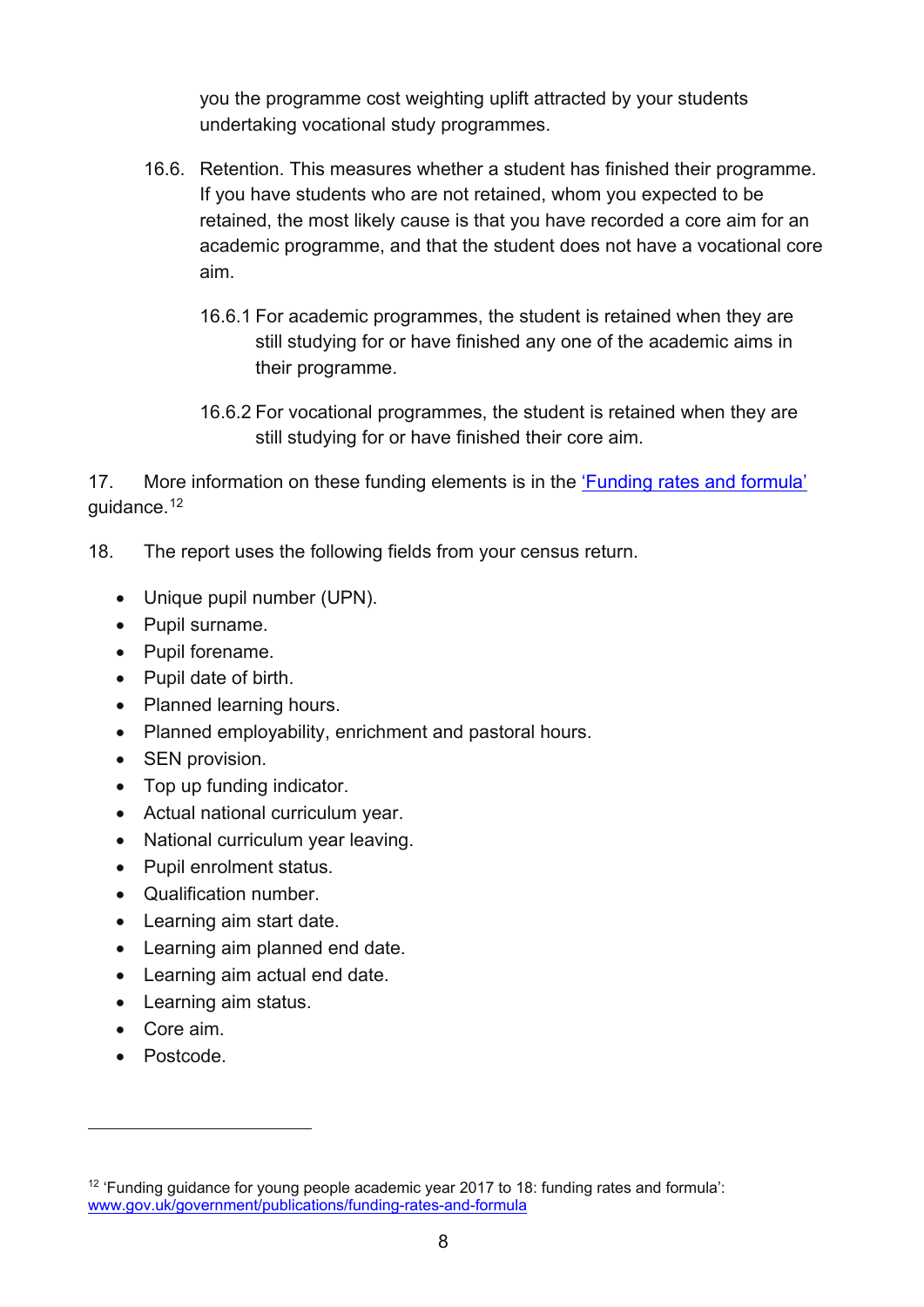## <span id="page-8-0"></span>**16 to 19 maths and English GCSE status by student**

19. The 16 to 19 maths and English GCSE status by student report shows the maths and English statuses for individual students according to the condition of funding rules.

20. The report only shows students who meet the following criteria.

- 20.1. Students whose enrolment status is current (C) or main (M).
- 20.2. Students who have stayed on their study programmes long enough to count as valid starts.
- 20.3. Students who are recorded in national curriculum years 12, 13, or 14 in the relevant academic year.
- 20.4. Students who have learning aims in the relevant academic year.

21. Information for each student is shown, and they are grouped according to their funding line type.

- 22. The report shows the following fields.
	- 22.1. Unique pupil number (UPN).
	- 22.2. Surname.
	- 22.3. Forename.
	- 22.4. Date of birth.
	- 22.5. Maths status.
	- 22.6. English status.
- 23. The maths/English field will show one of the following statuses.
	- 23.1. **Condition of funding does not apply**: for students you record on small part time study programmes (under 150 hours per year), students who are aged 15 or under, or who are continuing a programme from before the 2014/15 academic year when the condition of funding was introduced.
	- 23.2. **Exempt from the GCSE maths/English A\* to C requirement**: for students you record as being exempt from the condition of funding.
	- 23.3. **Has maths/English, studying maths/English**: the student has met the condition of funding through prior attainment, but is also studying for a valid qualification for the condition of funding. This status is most likely to show when a student is studying for an A level in maths or English, as these are valid qualifications for the condition of funding.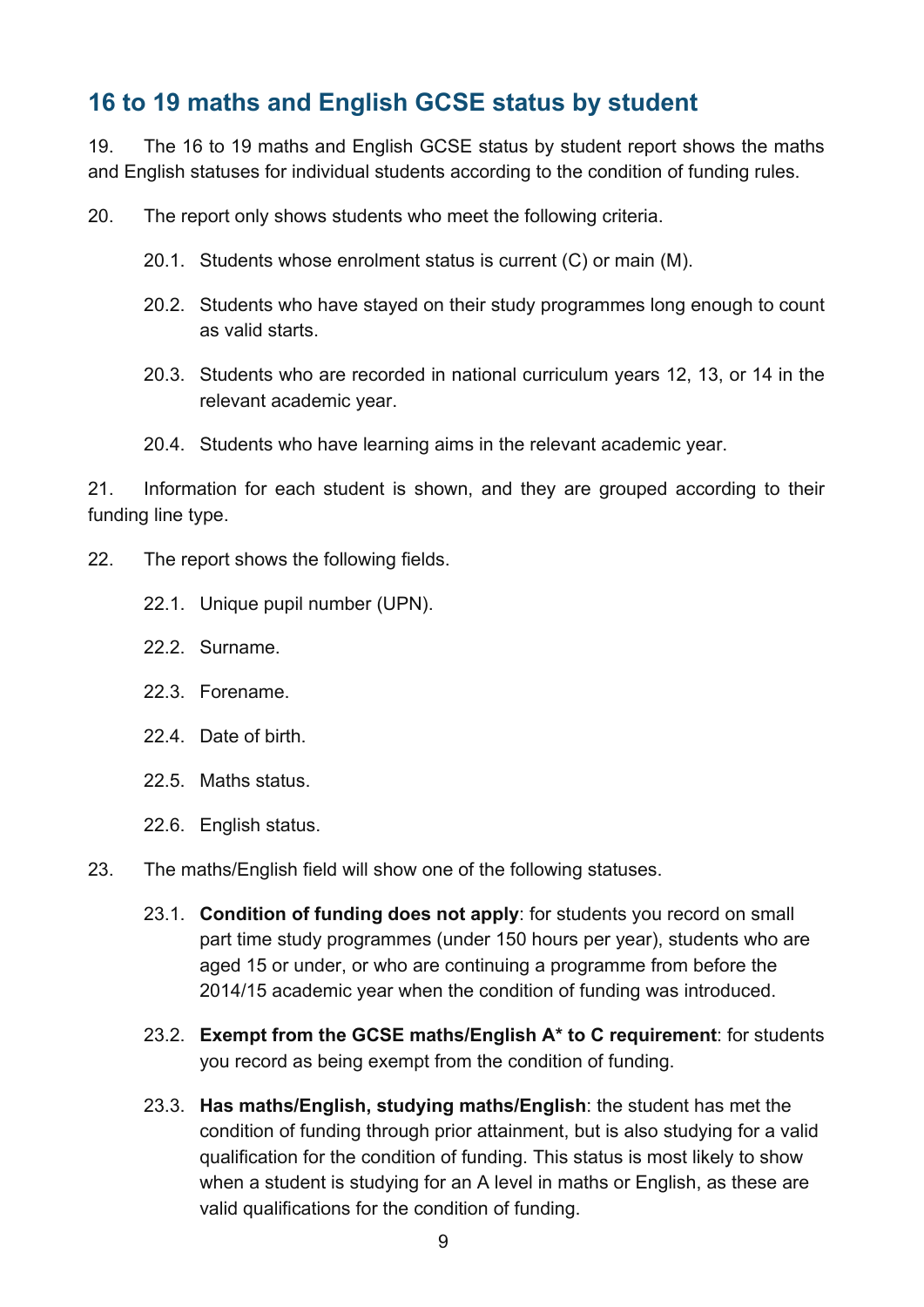- 23.4. **Has maths/English, not studying maths/English**: the student has met the condition of funding through prior attainment and is not undertaking a valid maths/English qualification.
- 23.5. **Has maths/English GCSE grade D, not studying GCSE maths/English**: Students who start a new full time programme who hold a grade D in the relevant subject must study for a valid GCSE qualification (not a stepping stone qualification, such as functional skills) in order to meet the condition of funding. **These students will not attract full funding when your allocation is calculated**. [13](#page-9-0)
- 23.6. **Doesn't have maths/English, studying maths/English**: the student meets the condition of funding not through prior attainment but because they are studying a valid qualification for the condition of funding.
- 23.7. **Doesn't have maths/English, not studying maths/English**: students who do not have at least a GCSE grade C in the relevant subject and who are not studying for a valid condition of funding qualification do not meet the condition. **These students will not attract full funding when your allocation is calculated**. [14](#page-9-1)
- 24. The report uses the following fields from your census return.
	- Unique pupil number (UPN).
	- Pupil surname.
	- Pupil forename.
	- Pupil date of birth.
	- Planned learning hours.
	- Planned employability, enrichment and pastoral hours.
	- SEN provision.

- Top up funding indicator.
- Actual national curriculum year.
- Pupil enrolment status.
- Learning aim start date.
- Learning aim planned end date.
- Learning aim actual end date.
- Maths GCSE highest prior attainment.

<span id="page-9-0"></span><sup>&</sup>lt;sup>13</sup> You can find detailed information on how we will account for students who did not meet the condition of funding and calculate lagged student numbers for your 2016/17 allocation in in the detailed condition of funding guidance: [www.gov.uk/guidance/16-to-19-funding-maths-and-english-condition-of-funding.](https://www.gov.uk/guidance/16-to-19-funding-maths-and-english-condition-of-funding)

<span id="page-9-1"></span><sup>&</sup>lt;sup>14</sup> You can find detailed information on how we will account for students who did not meet the condition of funding and calculate lagged student numbers for your 2016/17 allocation in in the detailed condition of funding guidance: [www.gov.uk/guidance/16-to-19-funding-maths-and-english-condition-of-funding.](https://www.gov.uk/guidance/16-to-19-funding-maths-and-english-condition-of-funding)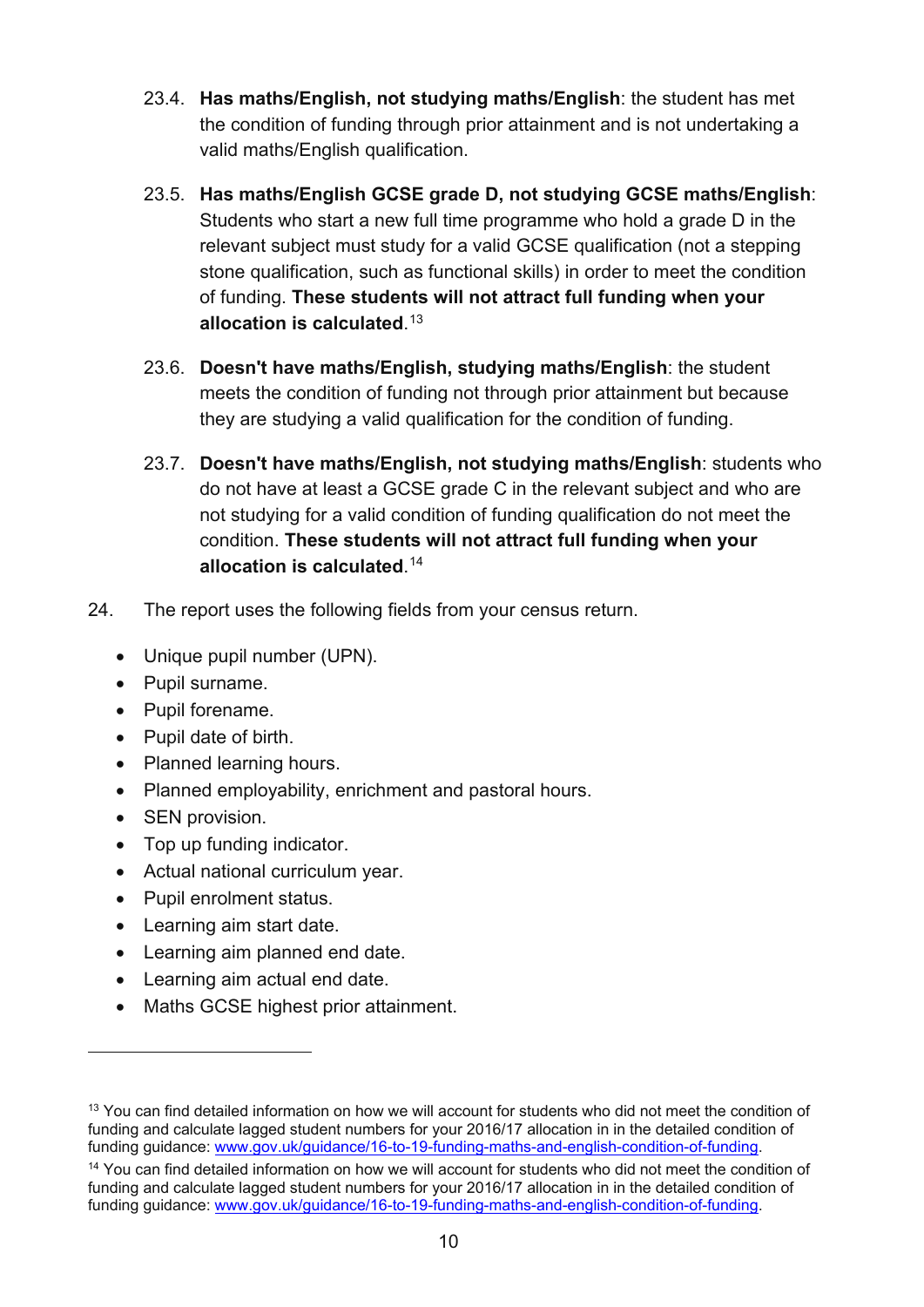- Maths GCSE funding exemption.
- English GCSE highest prior attainment.
- English GCSE funding exemption.

 $\overline{a}$ 

- Qualification accreditation number (QN).
- 25. The report also uses reference data from [LARS](https://hub.fasst.org.uk/Learning%20Aims/Pages/default.aspx)<sup>[15](#page-10-0)</sup> to determine:
	- 25.1. whether the maths/English qualification is valid for the condition of funding or not (only qualifications with the funding validity categories EFACONFUNDENGLISH and EFACONFUNDMATHS can be undertaken to meet the condition of funding),
	- 25.2. whether the qualification is valid for the period during which the student is studying for it, and
	- 25.3. whether the qualification is a GCSE or equivalent, or a stepping stone.

26. You can find information on how to search for condition of funding qualifications <u>online</u>. <sup>[16](#page-10-1)</sup>

<span id="page-10-1"></span><span id="page-10-0"></span><sup>&</sup>lt;sup>15</sup> LARS (Learning Aim Reference System), [hub.fasst.org.uk/Learning%20Aims/Pages/default.aspx.](https://hub.fasst.org.uk/Learning%20Aims/Pages/default.aspx) <sup>16</sup> 'Condition of funding in maths and English: explanatory note', Education Funding Agency, December 2014: [www.gov.uk/government/publications/condition-of-funding-on-maths-and-english-qualifications-list.](https://www.gov.uk/government/publications/condition-of-funding-on-maths-and-english-qualifications-list)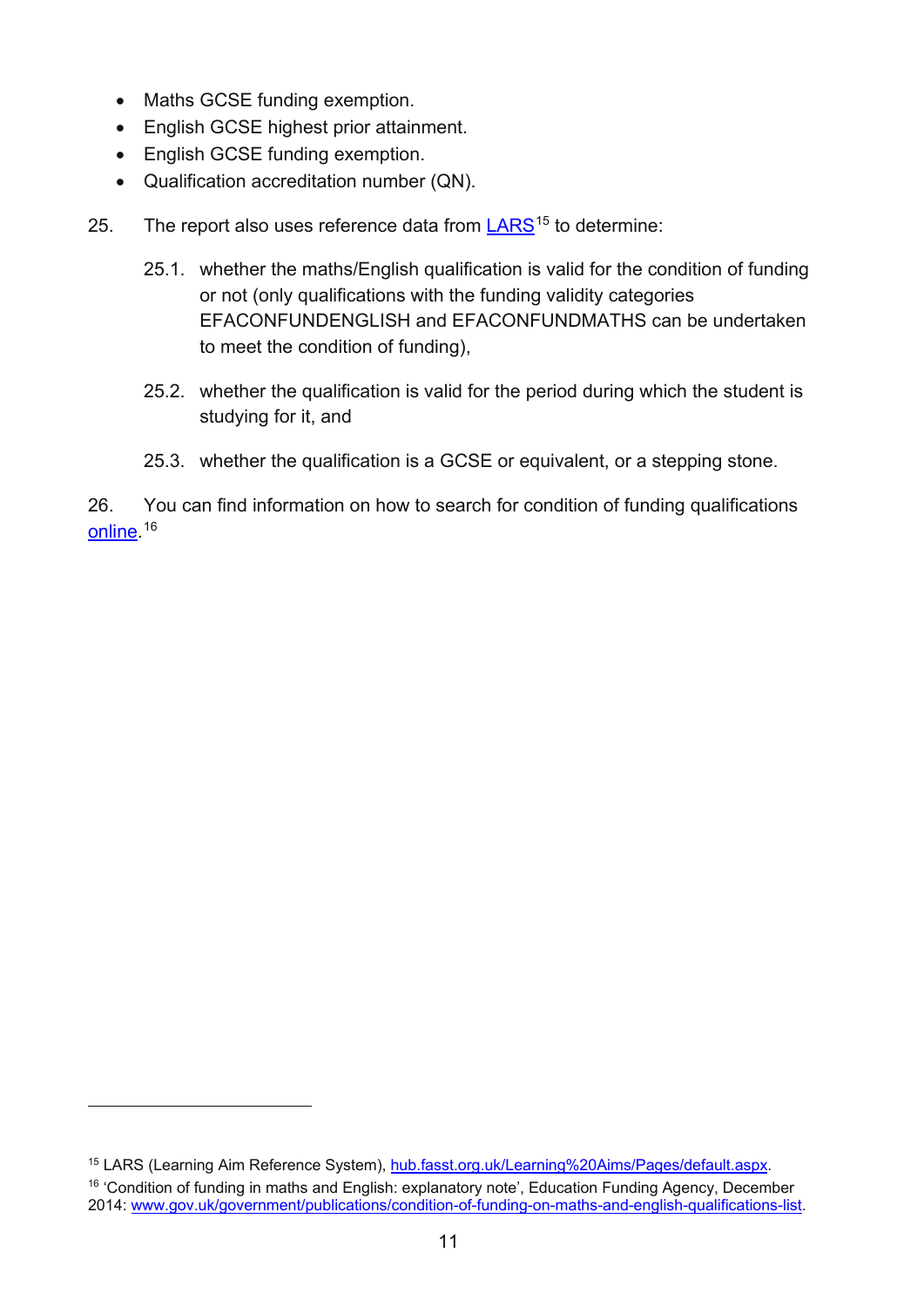### <span id="page-11-0"></span>**My reports are giving me results I wasn't expecting, what should I do?**

27. If your report output is different to what is expected, there are some common data recording errors to be mindful of which may explain the results you are getting.

- 27.1. **Out of date QNs** this is a common recording error that often has a negative impact on a student's compliance with the condition of funding. An out of date maths or English qualification will not count towards the condition of funding and so the student will not be compliant. Please check that all qualifications recorded are represented by the correct QN for the course. To ensure QNs are in date you should ensure the start date of the aim falls between the funding validity start and end dates. In [QAN Web](https://collectdata.education.gov.uk/qwsweb/(S(mdzfjbijwn3epz2i4uleir45))/default.aspx)  [Services \(QWS\)](https://collectdata.education.gov.uk/qwsweb/(S(mdzfjbijwn3epz2i4uleir45))/default.aspx) these are the **AppStartDate** and **AppEndDate** fields. In [LARS](https://hub.fasst.org.uk/Learning%20Aims/Pages/default.aspx) these are the **Start Date** and **Last Date for new start** fields. You should ensure all QNs recorded are up to date, not only English and Maths qualifications.
- 27.2. **Incorrectly recorded planned hours** your planned hours should reflect the planned activity for the academic year covering both qualification and non-qualification activity in the relevant fields. Failure to return any planned hours will result in a student who ultimately generates no funding. Underrecording planned hours (often a result of recording qualification hours but not non-qualification hours) is likely to result in a student being funded at a lower level than they should be. Please note students aged 18 and above who are not deemed high needs (that is, in receipt of element 3 top up funding) are funded at a maximum of the top part time funding rate (band 4a). If you believe some of your high needs students are falling into Band 4a where they should be band 5, make sure you have correctly recorded their top-up funding using the top-up funding indicator.
- 27.3. **Incorrectly recorded start, planned end or actual end dates** all of these dates are used in the calculation that determines if a student qualifies for funding or not and whether a maths/English qualification counts towards the condition of funding so it is imperative they are recorded correctly. In particular, ensure that the correct year is recorded for each date, and that learning aims spanning more than one academic year are recorded once with the start and end dates reflecting this multi-year delivery and not as separate learning aims for each year.
- 27.4. **Incorrect recording or failure to record of maths and English prior attainment grades** – these grades are used to determine students' condition of funding status. Prior attainment grades indicate whether or not a student needs to take approved maths and/or English qualifications in order to meet the condition of funding. If the grade is missing, we assume the student does not hold the relevant qualification and, therefore, has to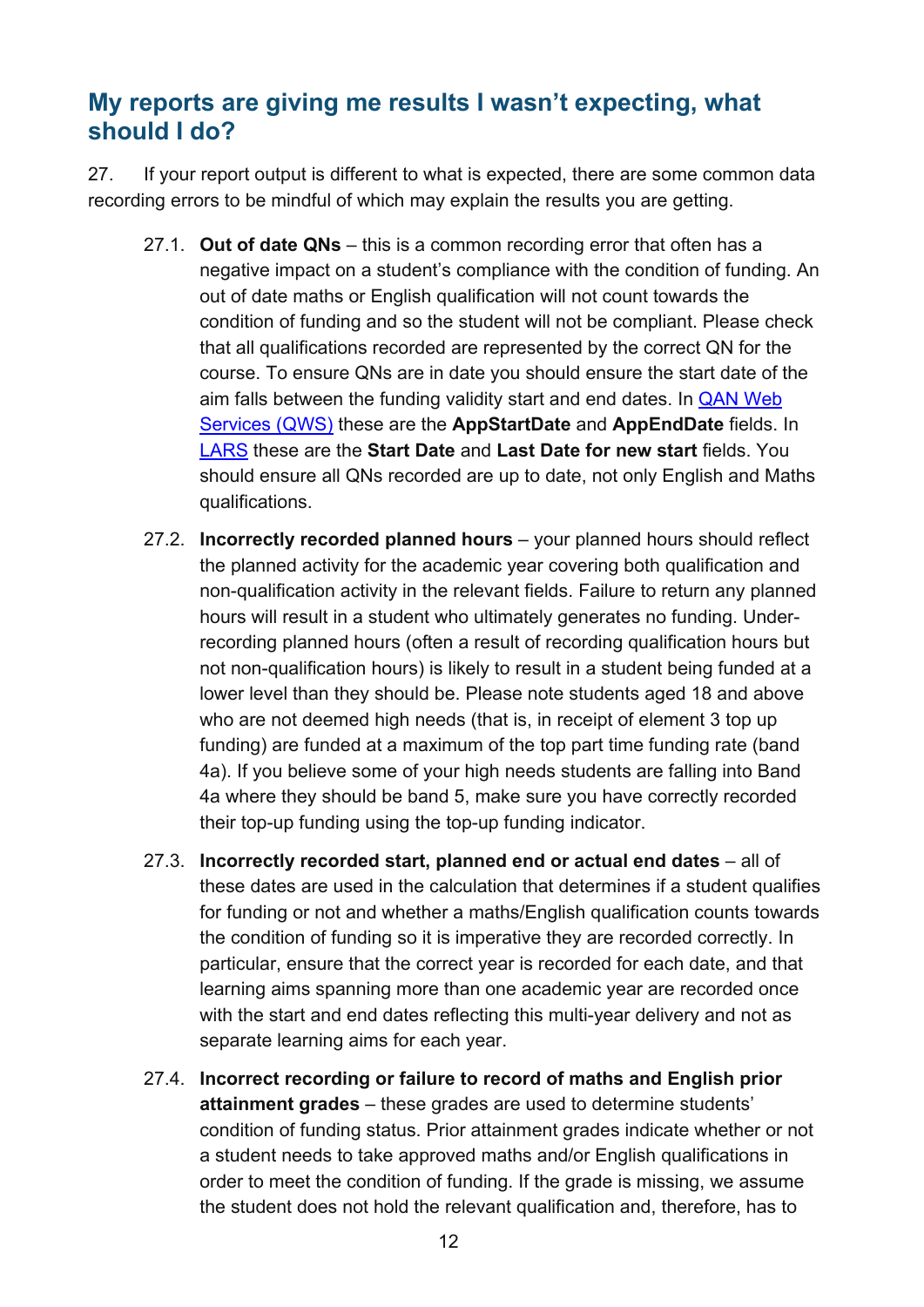take an approved qualification. If the student is not enrolled on a suitable qualification, they will not meet the condition of funding. A similar scenario is likely where incorrect prior attainment is recorded.

27.5. **Incorrectly recording transfers** – the learning aim status affects retention, programme type and programme cost weighting. When a student transfers (that is, when they stop studying one qualification and take up another in its place, while staying at the same institution), you must record them with learning aim status 4. If you record them with status 3 (withdrawn), then it is possible that the elements that use the status will be incorrectly calculated – it is more likely that the effect will be negative.

28. These and many other errors are covered in more detail and with interactive examples in the school census tool. The table below gives a short reference guide to the sections of the tool and what areas of the census are covered.

| Fields used from your census return                     | Refer to post-16 school census interactive<br>tool for potential Impact of missing and/or<br>incorrect data. Reference 'tabs' shown<br>below |
|---------------------------------------------------------|----------------------------------------------------------------------------------------------------------------------------------------------|
| Actual national curriculum year                         | <b>Student Numbers</b>                                                                                                                       |
| English GCSE funding exemption                          | <b>Condition of Funding</b>                                                                                                                  |
| English GCSE highest prior attainment                   | Disadvantage; Condition of Funding                                                                                                           |
| <b>Enrolment status</b>                                 | <b>Student Numbers</b>                                                                                                                       |
| Learning actual end date                                | <b>Student Numbers; Condition of Funding</b>                                                                                                 |
| Learning aim actual end date                            | <b>Student Numbers; Condition of Funding</b>                                                                                                 |
| Learning aim planned end date                           | <b>Student Numbers; Condition of Funding</b>                                                                                                 |
| Learning aim start date                                 | <b>Student Numbers; Condition of Funding</b>                                                                                                 |
| Learning start date                                     | <b>Student Numbers; Condition of Funding</b>                                                                                                 |
| Maths GCSE funding exemption                            | <b>Condition of Funding</b>                                                                                                                  |
| Maths GCSE highest prior attainment                     | Disadvantage; Condition of Funding                                                                                                           |
| Planned employability, enrichment and<br>pastoral hours | <b>National Rate</b>                                                                                                                         |
| <b>Planned learning hours</b>                           | <b>National Rate</b>                                                                                                                         |
| Pupil date of birth                                     | <b>Student Numbers</b>                                                                                                                       |
| <b>Pupil enrolment status</b>                           | <b>Student Numbers</b>                                                                                                                       |
| Pupil forename                                          | N/A                                                                                                                                          |
| Pupil surname                                           | N/A                                                                                                                                          |
| Qualification accreditation number (QN)                 | Retention; PCW; Large programme Uplift;<br><b>Condition of Funding</b>                                                                       |
| <b>SEN provision</b>                                    | <b>National Rate</b>                                                                                                                         |
| Top-Up Indicator                                        | <b>National Rate</b>                                                                                                                         |
| Unique pupil number (UPN)                               | N/A                                                                                                                                          |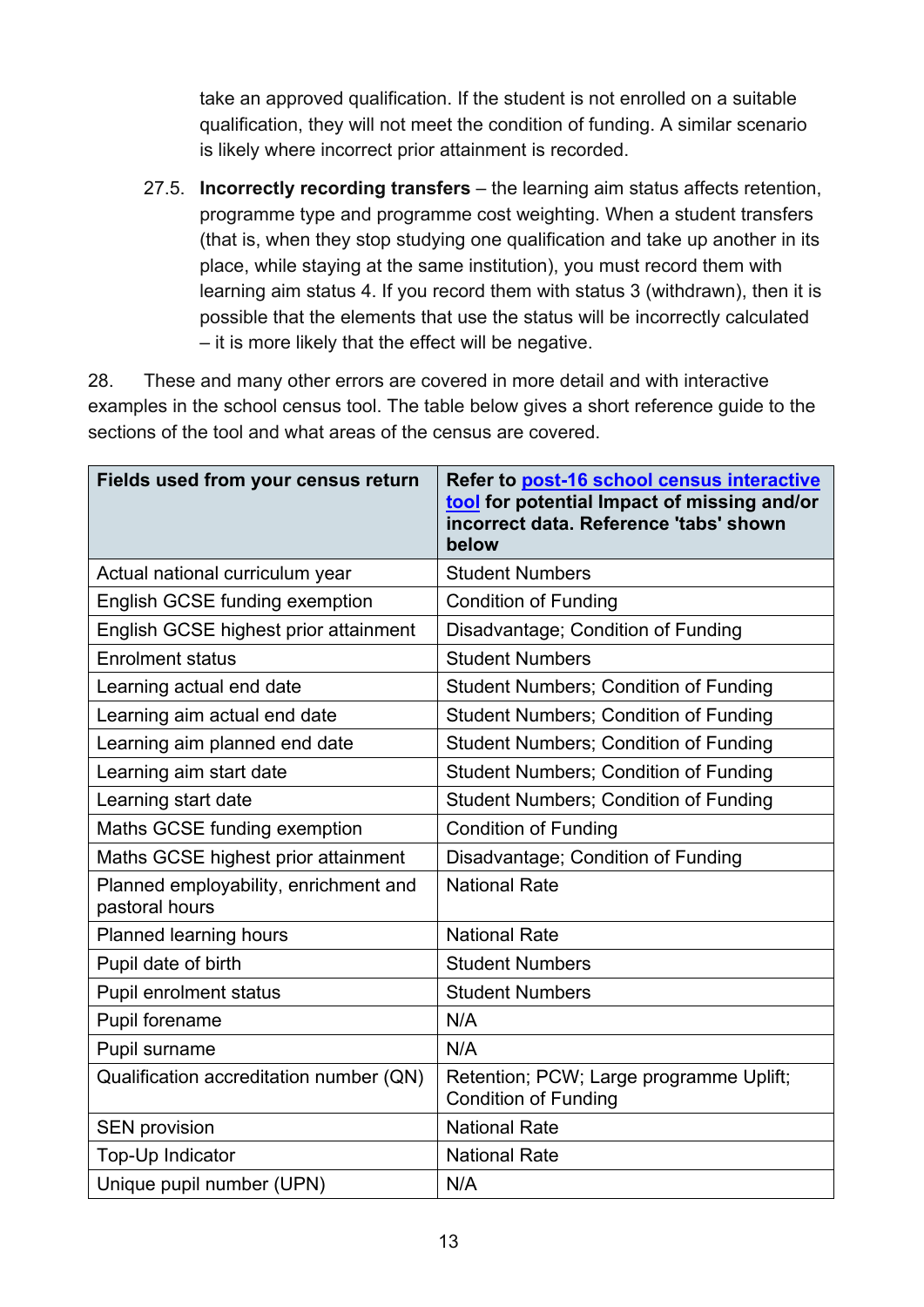29. If you have questions about completing the school census, contact DfE through the <u>service request form</u>.1<sup>7</sup>

30. If you have questions about the reports, or 16 to 19 funding policy and methodology, contact the ESFA through the <u>enquiries form</u>.<sup>[18](#page-13-1)</sup>

<span id="page-13-0"></span><sup>&</sup>lt;sup>17</sup> Data collections service request form:

[https://form.education.gov.uk/fillform.php?self=1&form\\_id=hGz7nZcsdnX&noLoginPrompt=1.](https://form.education.gov.uk/fillform.php?self=1&form_id=hGz7nZcsdnX&noLoginPrompt=1)

<span id="page-13-1"></span><sup>&</sup>lt;sup>18</sup> ESFA enquiry form:

[https://form.education.gov.uk/fillform.php?self=1&form\\_id=HR41uA2F8Dh&type=form&ShowMsg=1&form\\_](https://form.education.gov.uk/fillform.php?self=1&form_id=HR41uA2F8Dh&type=form&ShowMsg=1&form_name=Knowledge+centre+enquiry+form&noRegister=false&ret=%2Fmodule%2Fservices&noLoginPrompt=1) [name=Knowledge+centre+enquiry+form&noRegister=false&ret=%2Fmodule%2Fservices&noLoginPrompt](https://form.education.gov.uk/fillform.php?self=1&form_id=HR41uA2F8Dh&type=form&ShowMsg=1&form_name=Knowledge+centre+enquiry+form&noRegister=false&ret=%2Fmodule%2Fservices&noLoginPrompt=1) [=1](https://form.education.gov.uk/fillform.php?self=1&form_id=HR41uA2F8Dh&type=form&ShowMsg=1&form_name=Knowledge+centre+enquiry+form&noRegister=false&ret=%2Fmodule%2Fservices&noLoginPrompt=1)